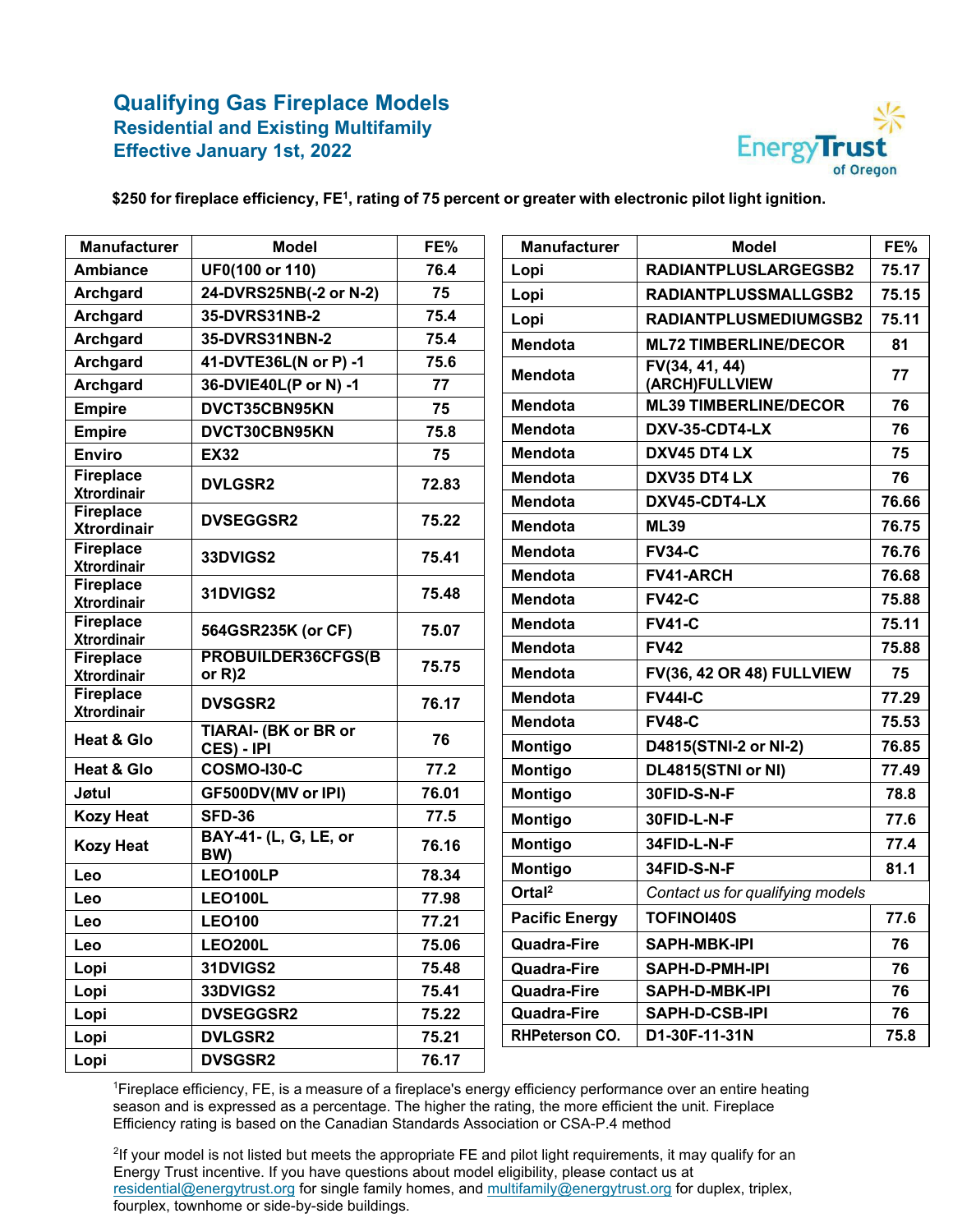

**\$150 for fireplace efficiency, FE\*, rating of 70-74.9 percent or greater with electronic pilot light ignition.**

| <b>Manufacturer</b> | <b>Model</b>             | FE%   | <b>Manufacturer</b>                         | <b>Model</b>                           | FE%    |
|---------------------|--------------------------|-------|---------------------------------------------|----------------------------------------|--------|
| <b>Acadia</b>       | AH6113LFP                | 70    | <b>Enviro</b>                               | S(20 or 30)                            | 71.39  |
| <b>Ambiance</b>     | UF06(0 or 1)0            | 71.9  | <b>Enviro</b>                               | E30(GI or I)                           | 71.4   |
| <b>Ambiance</b>     | UF05(0 or 1)0-1          | 71.9  | <b>Enviro</b>                               | E33(GI or I)                           | 71.13  |
| <b>Ambiance</b>     | <b>UF0505</b>            | 71.2  | <b>Fireplace</b>                            | 430MOD-FYREGSR2                        |        |
| <b>Ambiance</b>     | <b>UF0200</b>            | 71.13 | <b>Xtrordinair</b>                          |                                        | 73.77  |
| <b>Ambiance</b>     | <b>UF0205</b>            | 70.46 | <b>Fireplace</b><br><b>Xtrordinair</b>      | 430GSR2                                | 73.77  |
| Archgard            | 31-DVIE33 (CN-2 or LN-2) | 73.1  | <b>Fireplace</b>                            | <b>DVLEGGSR2</b>                       |        |
| <b>Archgard</b>     | 31-DVIE33 (CN-3 or LN-3) | 73.07 | <b>Xtrordinair</b>                          |                                        | 72.81  |
| Archgard            | 57-DVRS50N               | 72.7  | <b>Fireplace</b>                            | 864TV40K (or CF)                       | 72.59  |
| <b>Archgard</b>     | 27-DVIE22N-2             | 70.7  | <b>Xtrordinair</b>                          |                                        |        |
| <b>Archgard</b>     | 37-DVTE30(LP-1 or LN-1)  | 70.21 | <b>Fireplace</b>                            | 864TVGS2(CF)                           | 72.59  |
| <b>Archgard</b>     | 41-DVTE41(LP-2 or LN-1)  | 70.08 | <b>Xtrordinair</b><br><b>Fireplace</b>      | 4415HOSTGSR2                           |        |
| <b>Ashley</b>       | AG23 (P)                 | 71    | <b>Xtrordinair</b>                          |                                        | $71.5$ |
| <b>Ashley</b>       | AG61LFP                  | 70    | <b>Fireplace</b>                            | 864TRVGS2(or CF)                       |        |
| <b>Breckwell</b>    | <b>BH23</b>              | 71    | <b>Xtrordinair</b>                          |                                        | 71.48  |
| <b>Breckwell</b>    | BH6113LFP                | 70    | <b>Fireplace</b>                            | 616MOD-FYREGSR2                        | 71.19  |
| Continental         | <b>CDVS500-1E</b>        | 70.9  | <b>Xtrordinair</b>                          |                                        |        |
| <b>Element 4</b>    | <b>14(240SERIES)</b>     | 74.42 | <b>Fireplace</b><br><b>Xtrordinair</b>      | 616GSR2                                | 71.19  |
| <b>Element 4</b>    | 20(185SERIES)            | 71.33 | <b>Fireplace</b>                            | 564GSR225K(or CF)                      |        |
| <b>Element 4</b>    | E4-25 (NEWSERIES)        | 72.96 | <b>Xtrordinair</b>                          |                                        | 70.28  |
| Element 4           | E4-24(NEWSERIES)         | 72.36 | <b>Fireplace</b>                            | PROBUILDER42CFGSR2                     | 70.11  |
| <b>Element 4</b>    | E4-23(NEWSERIES)         | 72.06 | <b>Xtrordinair</b>                          |                                        |        |
| <b>Element 4</b>    | E4-21(NEWSERIES)         | 71.86 | <b>Fireplace</b>                            | PROBUILDER24CFGS(                      | 70.1   |
| <b>Element 4</b>    | E4-9(NEWSERIES)          | 71.42 | <b>Xtrordinair</b><br><b>Heat &amp; Glo</b> | <b>B2 orR2)</b><br><b>PROV-135-IPI</b> |        |
| <b>Element 4</b>    | E4-7(NEWSERIES)          | 71.35 | <b>Heat &amp; Glo</b>                       | ESCAPE-35-IFT                          | 74.8   |
| <b>Element 4</b>    | E4-1(NEWSERIES)          | 71.31 | <b>Heat &amp; Glo</b>                       | COSMO-135-IFT                          | 72.9   |
| <b>Empire</b>       | DVCT40CBP95KN            | 70.7  | <b>Heat &amp; Glo</b>                       | <b>SUPREME-135-IFT</b>                 | 72     |
| <b>Empire</b>       | DVLL60BP90KN             | 72.6  | <b>Heat &amp; Glo</b>                       | PALOMA- (BK, BZ, or                    | 71.6   |
| <b>Empire</b>       | DVCT50CBP95KN            | 73.4  |                                             | YG) - MOD                              | 71     |
| <b>Empire</b>       | DVC20IN71KN              | 70.6  | <b>Heat &amp; Glo</b>                       | SUPREME-130-IFT                        |        |
| <b>Empire</b>       | DVC26IN71KN              | 70    | <b>Heat &amp; Glo</b>                       |                                        | 70.9   |
| <b>Empire</b>       | DVC28IN71KN              | 72.6  |                                             | ESCAPE-I30-F                           | 70.7   |
| <b>Enviro</b>       | Q1(Cl, Gl, or Ll)        | 74.45 | <b>Heatilator</b>                           | <b>NDI30-C</b>                         | 72.7   |
| <b>Enviro</b>       | S(20 or 30)              | 74.45 | <b>Heatilator</b>                           | <b>NDI35-C</b>                         |        |
| <b>Enviro</b>       | <b>EX35</b>              | 74.11 |                                             |                                        | 72.2   |
| <b>Enviro</b>       | G50(GI or LI)            | 72.84 |                                             |                                        |        |
| <b>Enviro</b>       | Q1(C or G or L)          | 71.39 |                                             |                                        |        |

1 Fireplace efficiency, FE, is a measure of a fireplace's energy efficiency performance over an entire heating season and is expressed as a percentage. The higher the rating, the more efficient the unit. Fireplace Efficiency rating is based on the Canadian Standards Association or CSA-P.4 method

2 If your model is not listed but meets the appropriate FE and pilot light requirements, it may qualify for an Energy Trust incentive. If you have questions about model eligibility, please contact us at [residential@energytrust.org](mailto:residential@energytrust.org) for single family homes, and [multifamily@energytrust.org](mailto:multifamily@energytrust.org) for duplex, triplex, fourplex, townhome or side-by-side buildings.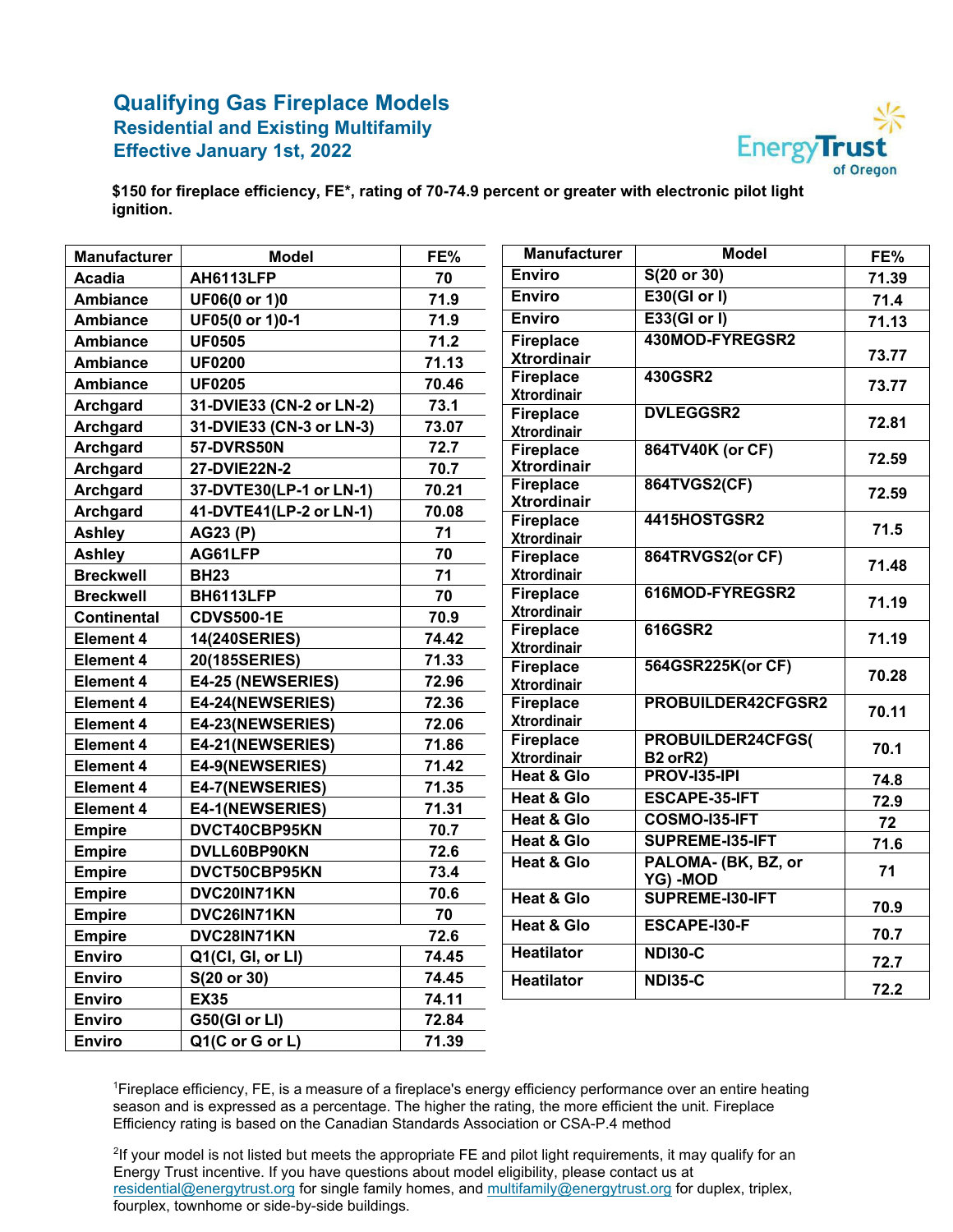

| Manufacturer                         | <b>Model</b>                               | FE%             | <b>Manufacturer</b>   | <b>Model</b>                     | FE%               |
|--------------------------------------|--------------------------------------------|-----------------|-----------------------|----------------------------------|-------------------|
| Innovative                           | <b>BELLEVUE27</b>                          | 73              | Lopi                  | <b>BERKSHIRE(GS2 or GSR2)</b>    | 70.82             |
| Hearth                               |                                            |                 | Lopi                  | <b>GREENFIELD(GS2 or GSR2)</b>   | 70.55             |
| <b>Products</b><br><b>Innovative</b> | <b>DRI2027TEN</b>                          | $\overline{73}$ | Lopi                  | <b>CYPRESSGS2</b>                | 70.37             |
| <b>Hearth</b>                        |                                            |                 | <b>Majestic</b>       | RUBY35I                          | 71.6              |
| <b>Products</b>                      |                                            |                 |                       | RUBY301                          | 70.9              |
| Jøtul                                | GF200DVIIMV                                | 73.63           | <b>Majestic</b>       |                                  |                   |
| Jøtul                                | GF370DVII                                  | 71.14           | <b>Mendota</b>        | FV34-ARCH                        | 73.84             |
| Jøtul                                | <b>GI450DVII</b>                           | 70.05           | <b>Mendota</b>        | $ML47 (-C)$                      | 70.19             |
| Kingsman                             | VRB46NE                                    | 70.65           | Mendota               | <b>ML54 (-C)</b>                 | 70.7              |
| <b>Fireplaces</b>                    |                                            |                 | <b>Mendota</b>        | $\overline{\mathsf{ML60}}$ (-C)  | 72.74             |
| Kingsman                             | HBZDV4228NE                                | 70.16           | <b>Mendota</b>        | $\overline{FV46}$ (-C)           | 71.92             |
| <b>Fireplaces</b>                    |                                            |                 | <b>Mendota</b>        | $FV33I(-C)$                      | 70.86             |
| <b>Kozy Heat</b>                     | <b>SP-34-LE</b><br><b>SP-41- (L or LE)</b> | 74.57<br>74.05  | <b>Mendota</b>        | $FV36(-C)$                       | 74.43             |
| <b>Kozy Heat</b><br><b>Kozy Heat</b> | <b>ALP-36S</b>                             | 73.81           | <b>Mendota</b>        | <b>FV41-DECOR</b>                | 74.01             |
| <b>Kozy Heat</b>                     | <b>CLW-72</b>                              | 73.77           |                       |                                  |                   |
| <b>Kozy Heat</b>                     | <b>SP-34-MV</b>                            | 73.74           | <b>Mendota</b>        | <b>FV34 (DÉCOR or -CDECOR)</b>   | 73.47             |
| <b>Kozy Heat</b>                     | <b>SP-41-MV</b>                            | 73.46           | <b>Mendota</b>        | <b>FV36 (DÉCOR or -CDECOR)</b>   | 71.72             |
| <b>Kozy Heat</b>                     | <b>CLW-50 (-MV)</b>                        | 73.49           | <b>Mendota</b>        | FV33I (DÉCOR or-CDÉCOR)          | 72.33             |
| <b>Kozy Heat</b>                     | <b>SLA-60</b>                              | 73.31           | <b>Mendota</b>        | <b>FV44I- (DÉCOR or CDECOR)</b>  | 73.19             |
| <b>Kozy Heat</b>                     | CSK-34- (R, G, or L)                       | 73.22           | <b>Montigo</b>        | <b>D3615 (NI or STNI-2)</b>      | 71.96             |
| <b>Kozy Heat</b>                     | <b>CLW-ST</b>                              | 72.52           | <b>Montigo</b>        | D7215NI-2                        | 73.86             |
| <b>Kozy Heat</b>                     | <b>CSK-29- (L or R)</b>                    | 72.27           | <b>Montigo</b>        | <b>D7215STNI-2</b>               | 73.96             |
| <b>Kozy Heat</b>                     | <b>CSK-29-MV</b>                           | 71.26           |                       |                                  | $\overline{71}$   |
| <b>Kozy Heat</b>                     | <b>SLA-42S</b>                             | 72.21           | <b>Montigo</b>        | <b>DRL3613NI (-2)</b>            |                   |
| <b>Kozy Heat</b>                     | <b>OAK-18-MV</b>                           | 70.54           | <b>Napoleon</b>       | <b>GDS50-1E</b>                  | 70.9              |
| <b>Kozy Heat</b>                     | <b>OAK-18-LE</b>                           | 71.71           | <b>Nolafire</b>       | <b>NF (30 or 30GI)</b>           | 71.4              |
| <b>Kozy Heat</b>                     | <b>CSK-25</b>                              | 71.44           | Ortal <sup>2</sup>    | Contact us for qualifying models |                   |
| <b>Kozy Heat</b>                     | <b>CLW-40</b>                              | 71.32           | <b>Pacific Energy</b> | <b>TOFINOI40M</b>                | 74.4              |
| <b>Kozy Heat</b>                     | <b>CAR-46</b>                              | 70.74           | <b>Pacific Energy</b> | <b>TRENTON</b>                   | 74.4              |
| <b>Kozy Heat</b>                     | <b>RVT-34- (L, BW, or BAK)</b>             | 70.68           | <b>Pacific Energy</b> | <b>TOFINOI30S</b>                | 74.1              |
| <b>Kozy Heat</b>                     | <b>RVT-29- (L, BW, or BAK)</b>             | 70.09           | <b>Pacific Energy</b> | <b>TOFINOI30M</b>                | 72.9              |
| Leo                                  | <b>LEO200</b>                              | 73.97           |                       |                                  |                   |
| Leo                                  | LEO200LP                                   | 73.63           | <b>Pacific Energy</b> | <b>TOFINOI20S</b>                | 72.8              |
| Lopi                                 | 430MOD-FYREGSR2                            | 73.77           | <b>Pacific Energy</b> | <b>GMIR.BODYA</b>                | $72.5$            |
| Lopi                                 | 430GSR2                                    | 73.77           | <b>Pacific Energy</b> | <b>ESPRIT</b>                    | 72.1              |
| Lopi                                 | <b>DVLEGGSR2</b>                           | 72.81           | <b>Pacific Energy</b> | <b>TOFINOZ35</b>                 | 72.1              |
| Lopi                                 | 616GSR2                                    | 71.19           | <b>Pacific Energy</b> | <b>TOFINOI20M</b>                | $\overline{71.8}$ |
| Lopi                                 | 616MOD-FYREGSR2                            | 71.19           |                       |                                  |                   |

1 Fireplace efficiency, FE, is a measure of a fireplace's energy efficiency performance over an entire heating season and is expressed as a percentage. The higher the rating, the more efficient the unit. Fireplace Efficiency rating is based on the Canadian Standards Association or CSA-P.4 method

2 If your model is not listed but meets the appropriate FE and pilot light requirements, it may qualify for an Energy Trust incentive. If you have questions about model eligibility, please contact us at [residential@energytrust.org](mailto:residential@energytrust.org) for single family homes, and [multifamily@energytrust.org](mailto:multifamily@energytrust.org) for duplex, triplex, fourplex, townhome or side-by-side buildings.